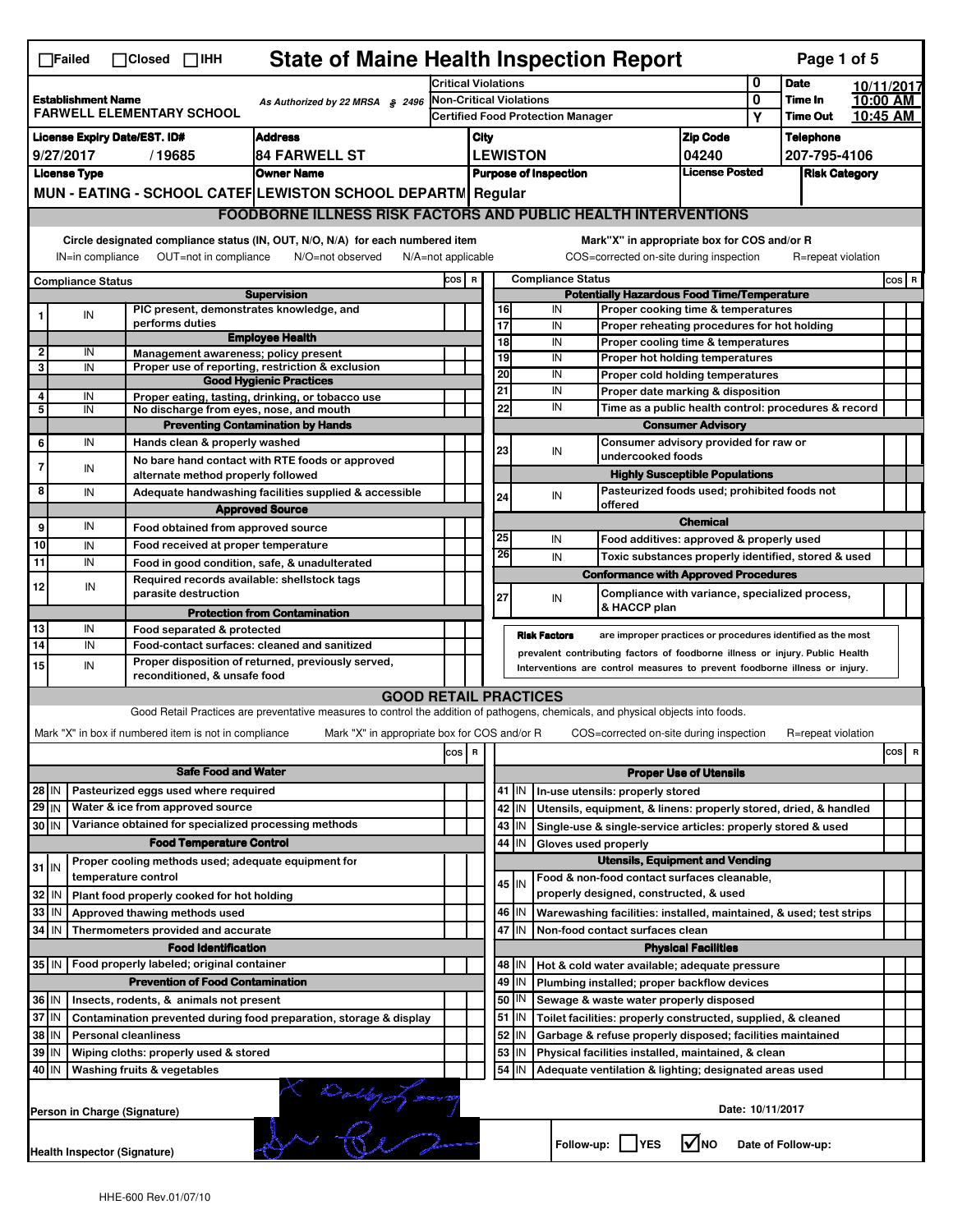|                                                               | <b>State of Maine Health Inspection Report</b> |                       |                          | Page 2 of 5                     |              |                   |                                  |
|---------------------------------------------------------------|------------------------------------------------|-----------------------|--------------------------|---------------------------------|--------------|-------------------|----------------------------------|
| <b>Establishment Name</b><br><b>FARWELL ELEMENTARY SCHOOL</b> |                                                |                       | As Authorized by 22 MRSA | 10/11/2017<br>Date              |              |                   |                                  |
| License Expiry Date/EST. ID#<br>9/27/2017<br>/19685           | <b>Address</b><br><b>84 FARWELL ST</b>         |                       |                          | City / State<br><b>LEWISTON</b> | /ME          | Zip Code<br>04240 | <b>Telephone</b><br>207-795-4106 |
|                                                               |                                                |                       |                          | <b>Temperature Observations</b> |              |                   |                                  |
| Location                                                      | <b>Temperature</b>                             |                       |                          |                                 | <b>Notes</b> |                   |                                  |
| rinse cycle                                                   | $180+$                                         |                       |                          |                                 |              |                   |                                  |
| Wash cycle                                                    | $150 +$                                        |                       |                          |                                 |              |                   |                                  |
| freezer                                                       | $-13$                                          |                       |                          |                                 |              |                   |                                  |
| hot water                                                     | 100                                            | dining room hand sink |                          |                                 |              |                   |                                  |
| hot water                                                     | $110+$                                         | handsink kitchen      |                          |                                 |              |                   |                                  |
| walk-in cooler                                                | 39                                             |                       |                          |                                 |              |                   |                                  |
| milk cooler                                                   | 38                                             |                       |                          |                                 |              |                   |                                  |



**Date: 10/11/2017**

**Health Inspector (Signature)**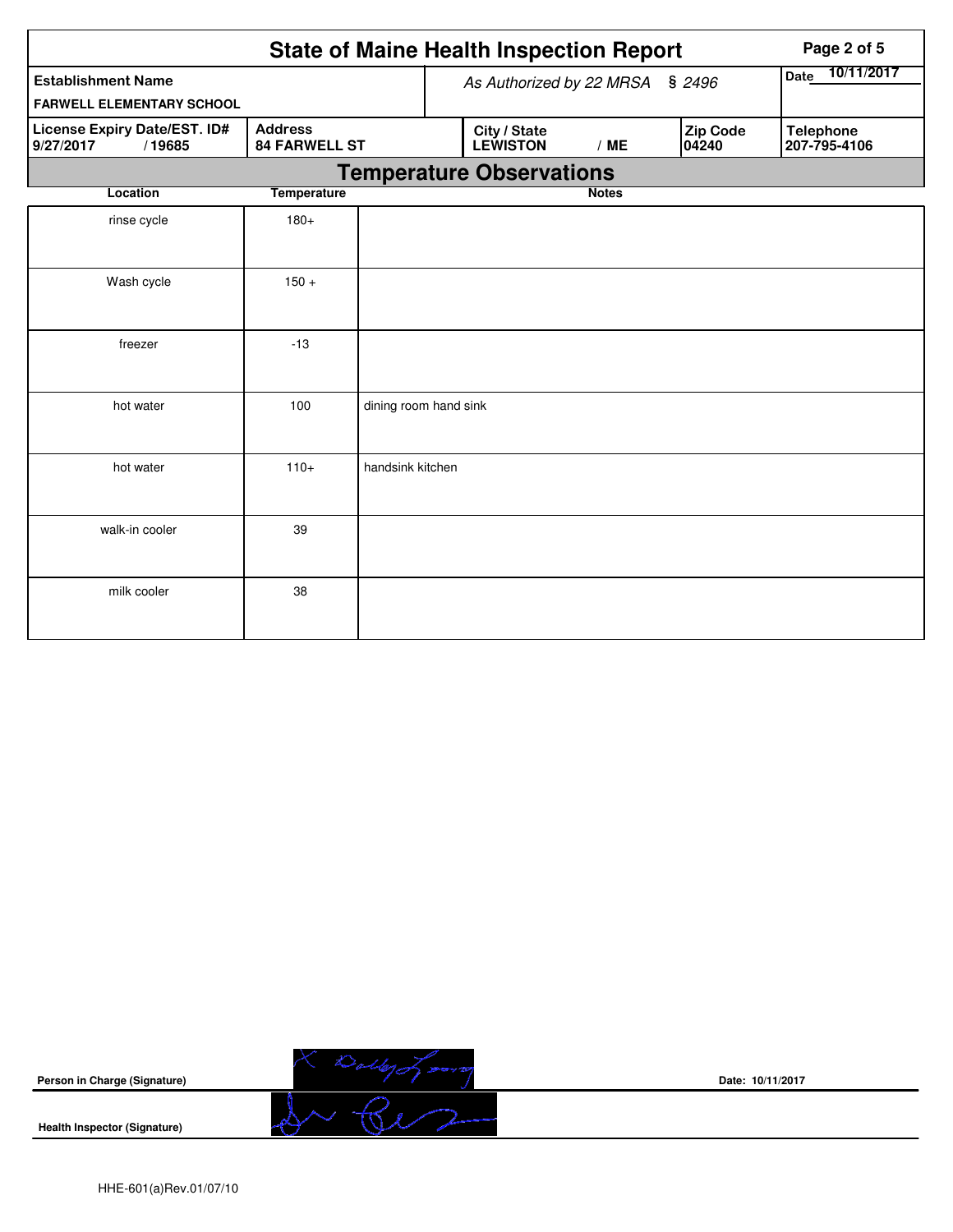|                                                                                                                                                    |                                        | Page 3 of 5                            |                                 |           |                          |  |  |  |  |
|----------------------------------------------------------------------------------------------------------------------------------------------------|----------------------------------------|----------------------------------------|---------------------------------|-----------|--------------------------|--|--|--|--|
| <b>Establishment Name</b>                                                                                                                          | Date                                   | 10/11/2017                             |                                 |           |                          |  |  |  |  |
|                                                                                                                                                    | <b>FARWELL ELEMENTARY SCHOOL</b>       |                                        |                                 |           |                          |  |  |  |  |
| 9/27/2017                                                                                                                                          | License Expiry Date/EST. ID#<br>/19685 | <b>Address</b><br><b>84 FARWELL ST</b> | City / State<br><b>LEWISTON</b> | <b>ME</b> | <b>Zip Code</b><br>04240 |  |  |  |  |
| <b>Observations and Corrective Actions</b>                                                                                                         |                                        |                                        |                                 |           |                          |  |  |  |  |
| Violations cited in this report must be corrected within the time frames below, or as stated in sections<br>8-405.11 and 8-406.11 of the Food Code |                                        |                                        |                                 |           |                          |  |  |  |  |



**Date: 10/11/2017**

**Health Inspector (Signature)**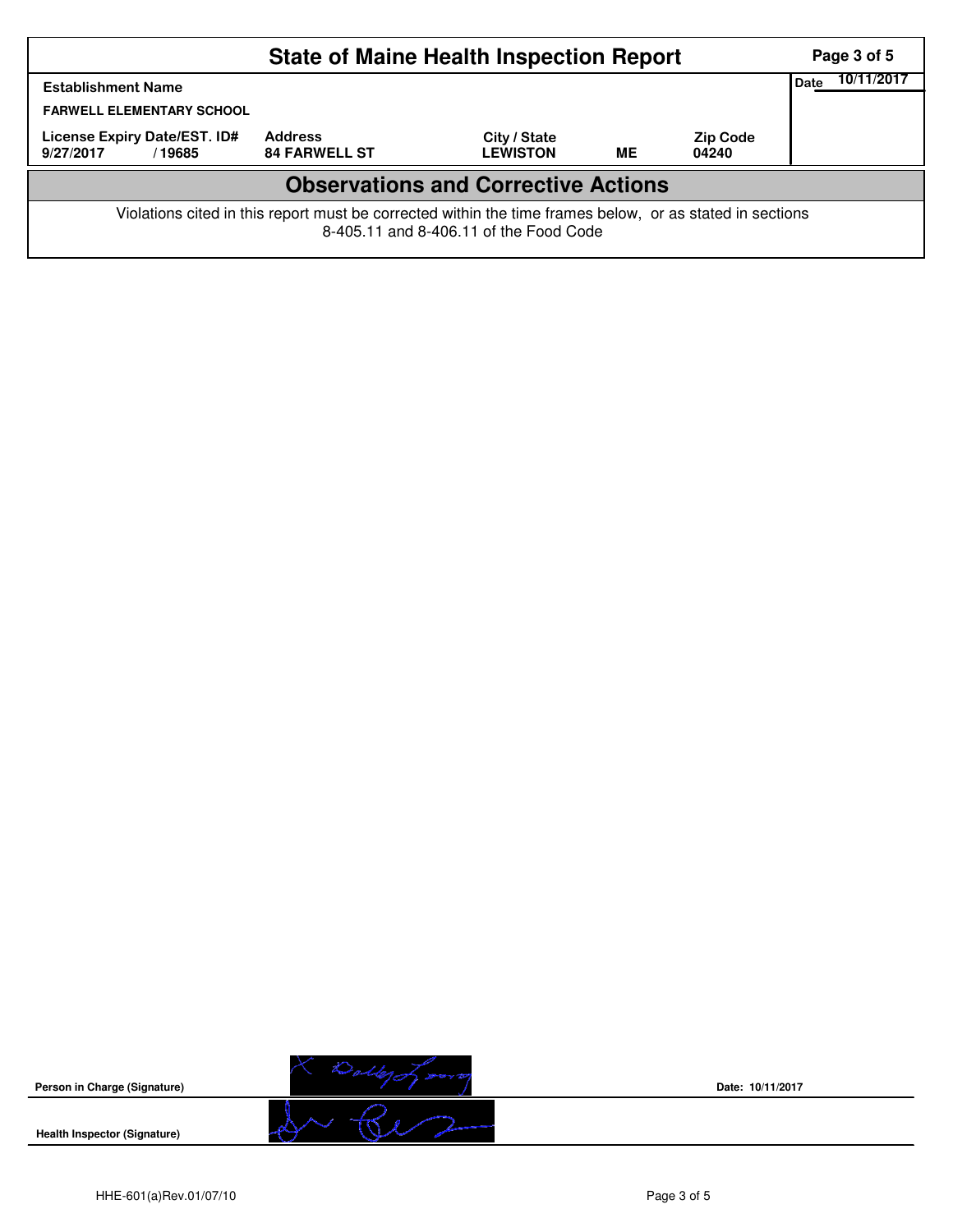|                                                      | Page 4 of 5<br>10/11/2017              |                                 |    |                          |  |  |  |  |
|------------------------------------------------------|----------------------------------------|---------------------------------|----|--------------------------|--|--|--|--|
| <b>Establishment Name</b>                            |                                        |                                 |    |                          |  |  |  |  |
| <b>FARWELL ELEMENTARY SCHOOL</b>                     |                                        |                                 |    |                          |  |  |  |  |
| License Expiry Date/EST. ID#<br>9/27/2017<br>/ 19685 | <b>Address</b><br><b>84 FARWELL ST</b> | City / State<br><b>LEWISTON</b> | ME | <b>Zip Code</b><br>04240 |  |  |  |  |
| <b>Inspection Notes</b>                              |                                        |                                 |    |                          |  |  |  |  |

# RED FOLDER-EMPLOYEE HEALTH POLICY

Employee Health Policy left and explained the policy with the PIC.Please retain information as you will be asked next year during your inspection to provide the employee Health Policy information which was left with the PIC.

## Certified Food Protection Manager

Unless directed otherwise, all Eating Establishments are required to submit a copy of their Certified Food Protection Manager (CFPM) certificate. A CFPM must be hired within 90 days of a new eating establishment opening or when a CFPM leaves employment. For a list of CFPM courses and trainers go to http://www.maine.gov/healthinspection/training.htm

Please provide a copy of this certification(s) to your inspector [Susan Reny ] by emailing to [ sreny@lewistonmaine.gov ] or faxing to 207-795-5071. A copy may also be sent to Carol Gott, Health Inspection Program, 286 Water St. 3rd Floor, Augusta, ME 04333 or carol.gott@maine.gov.

Please include the name of your establishment and the establishment ID# with your certification(s).

2013 Maine Food Code Adoption

The Maine Food Code was adopted in October of 2013. Please refer to our website for a copy,

http://www.maine.gov/healthinspection. Following are a few of the major changes:

• No Bare Hand Contact with Ready-To-Eat Food. Handlers are required to use gloves, utensils, deli papers, etc., to avoid bare hand contact with ready-to-eat food;

- Establishments must have clean-up procedures for employees to follow following vomiting and diarrheal events;
- Responsibilities of the person in charge for ill employees (exclusions and restrictions); and,
- Date marking of Ready-to-eat potentially hazardous foods.

## Violation Correction Timeframe

Critical violations should be corrected on site, but in any event, within 10 days. The licensee must contact the inspector when the critical violation has been addressed at 207-( 513-3125 Ext 3224 ) or email ( sreny@lewistonmaine.gov ). Non-critical violations must be corrected within 30 days. Failure to satisfactorily correct these violations before the follow-up inspection may result in enforcement proceedings by the Department to include fines and penalties, which are outlined in Sections 7, 8 and 9 of the Rules Relating to the Administration and Enforcement of Establishments Licensed by the Health Inspection Program available at http://www.maine.gov/healthinspection. License renewals can be denied if violations are not corrected within the noted timeframes.

### C= Critical violation and NC= Non-critical violation

"Critical violation" means a provision of the Food Code that, if in non-compliance, is more likely than other violations to contribute to food contamination, illness or environmental health hazard.

### Additional Inspection Fee

License fees provide for two inspections per year. When additional inspections are required, the Department may charge an additional \$100 fee to cover the costs of each additional inspection or visit.

### Document Retention/Posting

Pursuant to the Maine Food Code, the establishment's current license must be displayed. In addition, a sign or placard must be posted in a conspicuous area notifying consumers that a copy of the most recent inspection report is available upon request. CFPM certificates must be posted in a conspicuous area and must be available to the Department upon request. CFPM Rachel Talarico exp 3/12/2021

No violations

**Person in Charge (Signature)**

**Health Inspector (Signature)** 



**Date: 10/11/2017**